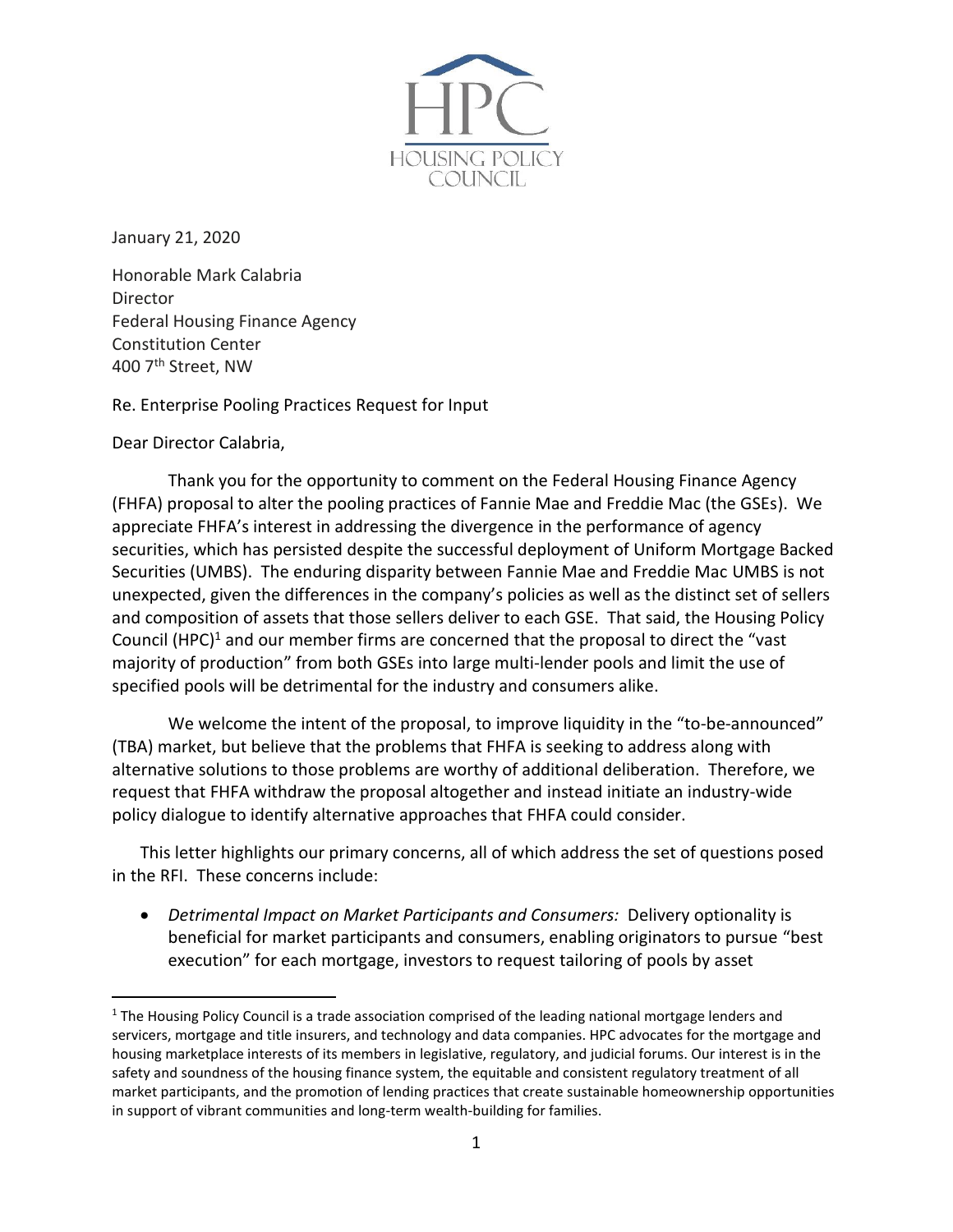characteristics, and consumers to access the lowest-cost financing. Large multi lender pools provide investors a choice for originator/servicer diversification and allow smaller sellers to realize benefits of larger pool sizes. In the TBA market, originators and investors can commit to a buy and sell arrangement for a security that will be delivered at a future date, which creates liquidity and lowers mortgage rates for consumers, but does so with a "worst-to-deliver" expectation. In contrast, market participants can also engage in the complementary practice of specified pool trades, where buyers agree to purchase a security that will be backed by assets with specific characteristics that are known in advance of settlement/delivery. Specified pool trades appeal to a wide array of participants in the mortgage market such as central banks, large regional banks, insurance companies, and consumers of "structured product" that make use of collateralized mortgage obligations (CMOs), all of which are essential to a wellfunctioning, liquid marketplace that has minimal supply/demand imbalances. Many originators and investors rely on and prefer the specified pool framework to the TBA market, as a means to match the supply and demand of home mortgage funding. Forcing loans into large multi-lender pools and constraining the use of specified pools disrupts this optionality and undercuts the commercial, competitive, market-based decisions that generate better pricing and cash flow across the system, a framework that ultimately advantages borrowers.

- *Failure to Address Prepayment Problem*: The proposal to rely on an increased use of the multi-lender/major pooling structure to securitize a larger volume of mortgage assets as the primary mechanism to moderate the impact of prepayment performance disparities – does not actually resolve the problem at-hand. It merely blends the idiosyncratic disparities of various borrowers (e.g., state-by-state) and the origination community into an amalgam that is not accretive to the mortgage market. The investment community that supplies the funding is well-versed in these deviations and the proposed approach would serve to increase opacity in a market that makes productive use of current levels of transparency. Lastly, this approach disenfranchises originators that produce mortgages with slower prepay speeds by breaking the linkage to the sources of funding that are willing to provide compensation for what the market terms "call protection." Adjunct to this, originators with faster prepayment speeds would benefit from the lack of opportunity for the market to more effectively price the "call risk" associated with MBS formed by firms that have a greater propensity to "churn" the loans backing pools that were previously formed.
- *Distinction between Ginnie Mae and GSE Models*: The GSEs serve as issuers (as well as guarantors), while Ginnie Mae performs a more narrowly defined set of securitization and guarantee functions. The distinction in the two models means that imposition of the Ginnie Mae pooling approach will not produce the same effect in the GSE conventional market. In fact, the limited set of Ginnie Mae pooling options, the statutorily set fees, and the narrow role of Ginnie Mae create an entirely distinct set of business considerations for Ginnie Mae and issuers alike. Ginnie Mae, because it is NOT the issuer, has fewer tools available, yet more incentive to normalize performance of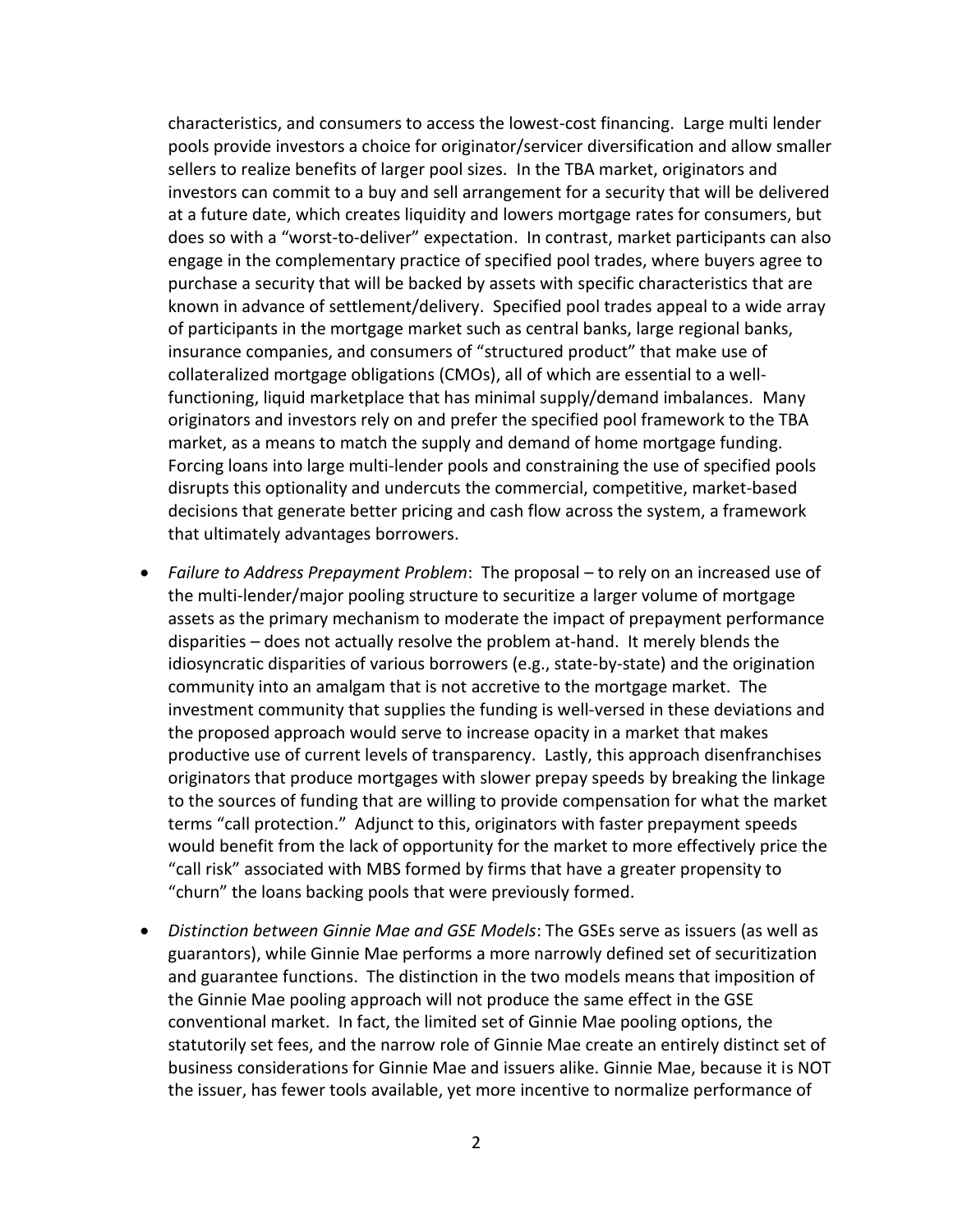Ginnie Mae MBS. The GSEs are not in this position. As the issuers, they have complete control and influence to direct the activities and performance of GSE sellers as well as to facilitate construction of various pool types that benefit investors, lenders, consumers, and themselves. *Private issuers* who participate in Ginnie MBS can capitalize their production quickly and efficiently with the limited pool types, but Ginnie MBS does not achieve the level of liquidity that UMBS commands.<sup>2</sup> In contrast, with the GSEs serving as issuers, *loan originators* need and benefit from delivery optionality. This proposal, by applying a Ginnie Mae-appropriate practice in the GSE context, eliminates this valuable feature from GSE UMBS. In other words, this proposal removes variability and delivery optionality that enables an originator to optimize the pricing and profitability of each mortgage asset, based on an erroneous assumption that the GSEs and Ginnie Mae are comparable.

- *Expansion of GSE Control*: The proposal reinforces and frankly expands the dominant role of the GSEs as duopoly issuers. Large scale originators deliver virtually all of their monthly UMBS production as specified pool trades, a practice that appears to be all-but eliminated under the proposal. As a result, restrictions on single-lender pools and other types of specified pools allow the GSEs to further constrain and control critical business interests of originators, who today work diligently to net their buy and sell activities and optimize cash flow, profits, and pricing. Large-scale originators are constantly evaluating their production and the risk characteristics of their hedge positions, in pursuit of best execution as well as to satisfy demand from investors for specialized pools. The ability to tailor pools for such investor demand helps lenders lower the mortgage rates they charge customers. The FHFA proposal restricts, or likely eliminates, these delivery decisions, undercutting one of the few remaining competitive aspects of agency business.
- *Lack of Details*: The general concepts of the proposal concern HPC members, but the lack of detail makes it difficult to understand precisely how the new pooling practices will be executed and, therefore, difficult to anticipate the full impact of the potential changes. For example, what are the "prescribed circumstances" under which single issuer pools would be permitted and which seller-servicers might be allowed to produce these pools? What is the impact of monthly pooling on high-volume originators and therefore consumer pricing? Who would direct these pooling decisions postconservatorship?

### **Negative Impact on Market Participants and Consumers**

Today, mortgage originators approach their MBS pooling on the basis of "best execution" rather than on simple pooling policies. These execution decisions are complex and critical, requiring originators to consider a variety of factors including, but not limited to:

<sup>&</sup>lt;sup>2</sup> J.P.Morgan MBS Market Commentary, Exhibit 6, North America Securitized Products Research, November 15, 2019.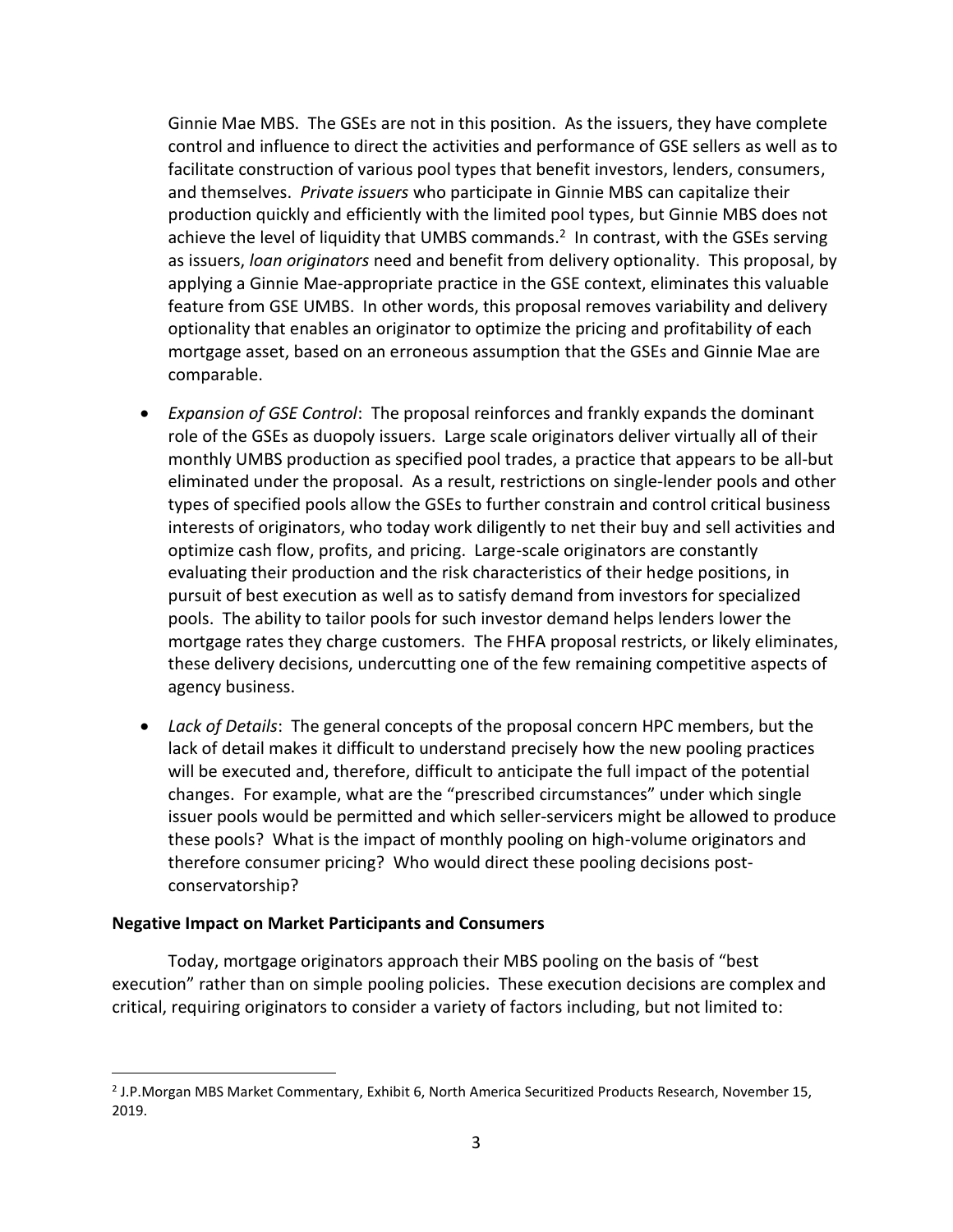- guarantee fee (g-fee) adjustments offered by the agencies (e.g., buy-up/down);
- market pricing of the eligible MBS coupon into which the loan may be delivered;
- excess servicing that the originator is comfortable generating;
- the market determined spread to TBA pricing of a specified pool trade into which loans could be pooled based on their characteristics; and
- the volume and profile of non-eligible product (e.g., super-conforming Jumbo, relocation, and temporary buy-down) that can be practically blended under "de minimus" pooling tolerances.

Large-scale originators employ sophisticated modeling techniques involving iterative optimization routines to "fit" the portion of their pipeline into pre-defined classes of specified pools for the next delivery cycle or retain for future delivery. The value of these considerations adjusts in accordance with fluctuating interest rate scenarios and therefore affects hedging needs as well. Elimination of the originator's ability and flexibility to pursue best execution delivery decisions will affect the market value of the assets in the pipeline, which ultimately translates into higher mortgage rates for consumers. Furthermore, originators will suffer immediate and substantial mark-to-market losses in their "held-for-sale" pipelines if they are forced to adopt the use of multi-lender pooling mandates. This is because the best execution routines need to consider the unrealized gains resulting from the additional compensation that may be obtained from the aforementioned 100% issuance of specified pools strategy. Imposing the use of multi-lender pooling requirements would eliminate these unrealized gains and, by extension, generate losses on existing positions.

# **Fails to Address Prepayment Speed Disparities**

The RFI acknowledges that the GSEs monitor the prepayment performance of sellers and could influence behavior by mandating remedial action or by imposing financial penalties, likely in the form of reimbursement of premiums. Yet, the proposal itself is designed to generally permit the disparities and instead dilute the impact of faster-paying mortgages produced by certain counterparties by blending them with slower-paying loans produced by other counterparties. At its core, this approach bypasses a direct resolution of the problem.

Most problematic, however, is the fact that the originators that produce slower-paying mortgages are expected to abandon single-lender and specified pooling to participate in the multi-lender pools. In this arrangement, these originators are cross-subsidizing the enormous multi-lender pools while also losing the profit and pricing benefits associated with the creation of single-lender pooling, which includes the ability to compete for customers by offering better pricing, thereby reducing the likelihood for refinance.

While the GSEs could compensate originators for this loss, which the use of the term "incentivize"<sup>3</sup> in the proposal suggests, this new GSE expense would have no ability to be recovered through better TBA pricing. The TBA market would receive an inefficient transfer of

<sup>3</sup> Enterprise UMBS Pooling Practices Request for Input, November 2019, page 12, "All sellers/servicers would be *incentivized* or required by Enterprise policy to deliver the vast majority of production into generic multi-lender pools formed by either Enterprise . . ."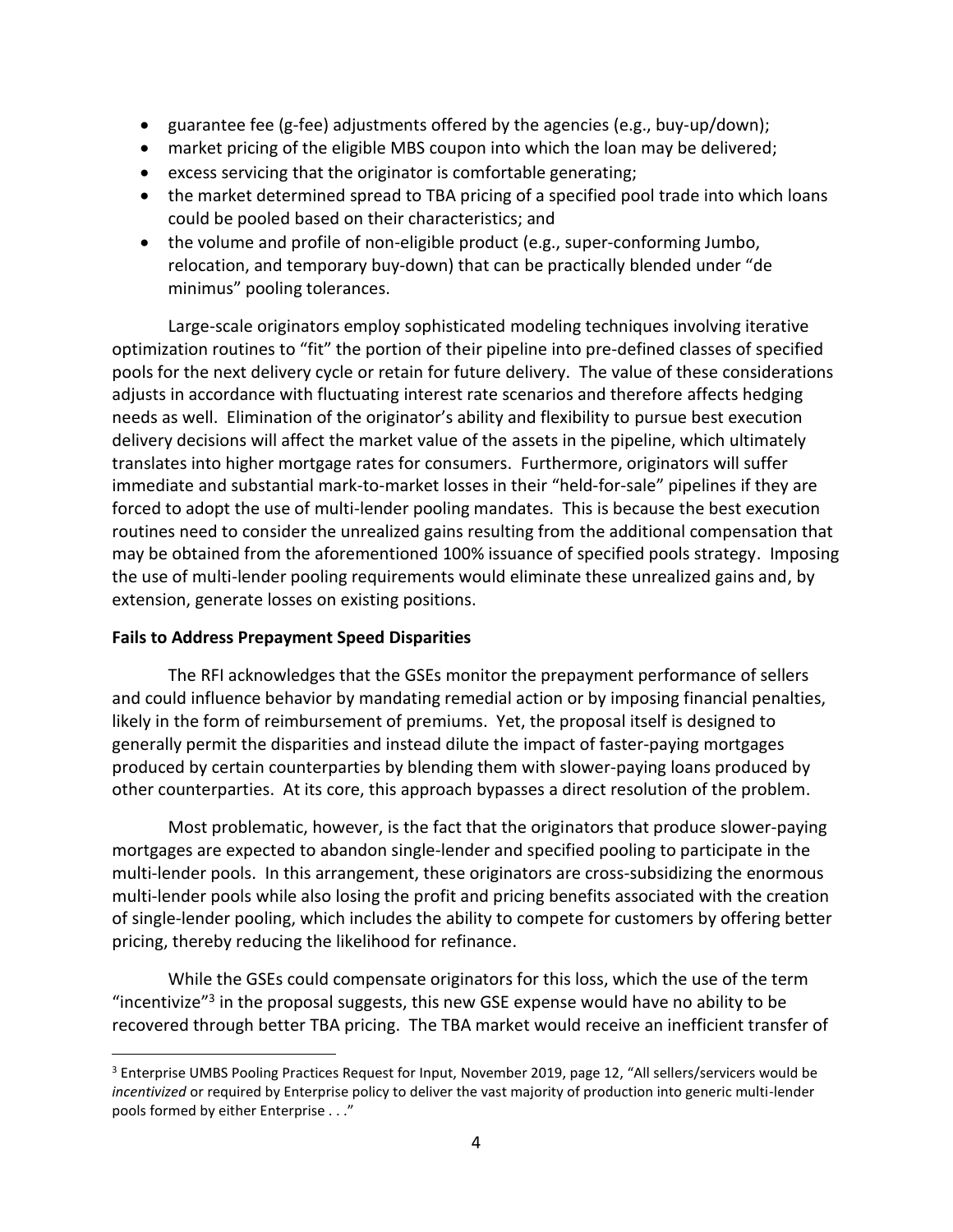capital from the GSEs that bears no direct linkage to its source – which in a post-conservator framework ensures that shareholders are subjected to this with no discernable benefit. Furthermore, this structure raises more questions for housing finance reform, such as whether new entrants to the UMBS or CSP platform would have to participate in such regimens and whether this is a barrier to entry. Finally, absent a clear, objective, equitable approach to determining the subsidy that is market-determined, the approach will create more problems than it will solve. For these reasons, we are left to presume that the implementation of this concept would manifest itself into an actual mandate from the GSEs (without compensation), which would push the losses to the originators and ultimately borrowers in the form of higher lending costs.

The consequences of the approach – the dilution or "masking" of the problem by creating larger pools that contain slower-paying mortgages at a loss to large-scale originators is predictable. Incentives and/or capability to improve customer pricing would greatly diminish. Motivation and/or ability for originators to construct tailored pools becomes severely limited, which erodes the attractiveness of the mortgage market as an investment sector which, in turn, affects product choice to the consumer. Originators might choose to pursue the additional incentive to "churn" borrowers to preserve profitability, further harming the sector and pushing the demand for yield higher which would ultimately be passed along to the consumer in the form of higher rates and fees.

Further, the actual impact of introducing slower-paying mortgages into the pools may not result in a significant improvement in the overall payoff speed, according to analysis performed by JPMorgan Chase.<sup>4</sup> The negative unintended consequences of the proposal must be weighed carefully against this potentially negligible benefit.

### **GSE and Ginnie Mae Models are Not Equivalent**

Unlike the seller relationship with the GSEs, in the Ginnie Mae model, large-scale originators are the issuers of Ginnie Mae securities. In this arrangement, there are few mechanisms to curb adverse issuer behavior. For example, Ginnie Mae cannot permit buyup/down of the guarantee fee, which would create a punitive cost that would influence issuer performance.

Further, Ginnie Mae operates only three major classes of pools for conforming balance loans for originators/issuers to construct MBS pools. First, there are single-Issuer pools that are denominated in fifty (50) basis point (bps) intervals, where the underlying note rates are all homogenous and are 50 bps above the MBS coupon rate issued under the GNMA I program. Although the use of single-issuer pools has declined considerably, the GNMA I program has enjoyed sufficient liquidity in the MBS market, but not as deep as UMBS.<sup>5</sup> Second is the multi-

<sup>4</sup> J.P.Morgan MBS Market Commentary, North America Securitized Products Research, November 15, 2019.  $5$ Ginnie Mae liquidity is inferior to that of GSE UMBS. "Ginnie Mae's market share is . . . roughly 34% of all 30-years outstanding. Ginnie trading volume, as seen on TRACE, is only 24% of all 30yr MBA volume, lagging behind its market share," J.P.Morgan MBS Market Commentary, North America Securitized Products Research, November 15, 2019.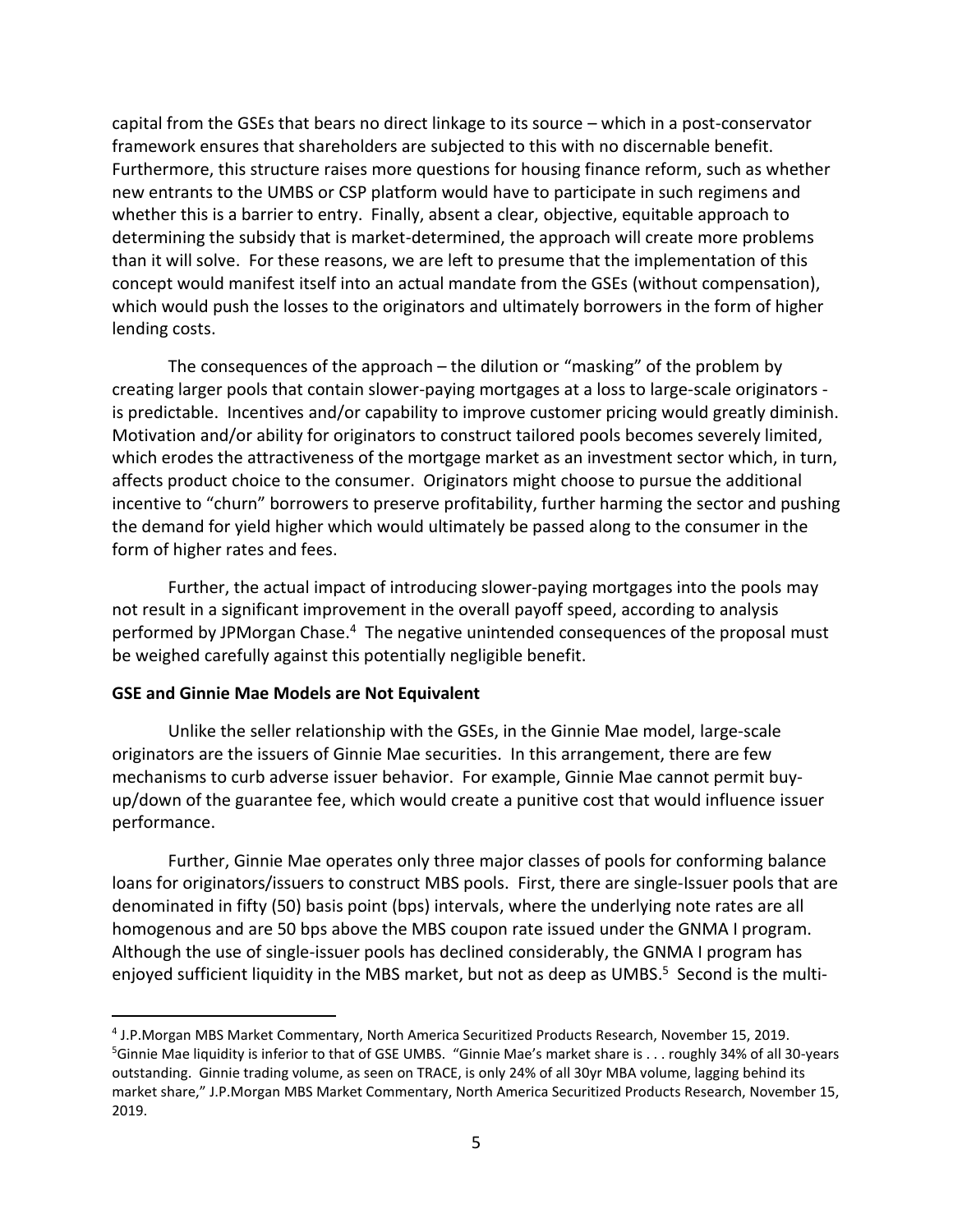issuer pool class that is also denominated in 50 bps intervals, but unlike the GNMA I program, is issued under the GNMA II program and allows for the underlying loan to vary, but in no instance can the note rate be greater than 75 bps above the MBS coupon. The multi-issuer pool is the only type that is eligible to meet Good Delivery requirements to satisfy a GNMA II TBA trade. Finally, the third class is a single-issuer pool under the GNMA II program and has the same pooling limitations as the multi-issuer. However, it is not eligible for delivery into a GNMA II TBA trade. The inability to deliver single-issuer GNMA II securities into TBA contracts reduces Ginnie market depth and worsens Ginnie consumer pricing. For this reason, singleissuer, Ginnie II pools are rather illiquid and trade at a severe discount unless an investor requests a pool composed of mortgages with unique features. Absent investor demand, no originator would create a single-issuer Ginnie II pool with otherwise multi-issuer eligible loans unless forced to do so.

This is the essence of GNMA's approach to dealing with undesirable behavior from problem issuers – prohibiting them from participating in the multi-issuer program, thereby forcing them to accept lower market pricing for illiquid pools. Ginnie Mae does not set nor influence this illiquid pricing; the "penalty" is paid *to* market participants in exchange for the risks posed by these issuers, rather than to Ginnie Mae, an arrangement that makes this a good market-oriented solution for Ginnie Mae.

It is unnecessary for the GSEs to replicate the Ginnie Mae approach to moderate disparities in the individual GSE's UMBS. The GSEs, unlike Ginnie Mae, are capable of deploying other remedies that are more market-oriented and that would not contaminate the liquidity of the UMBS landscape. Imposing market-based discipline – such as pricing adjustments for performance or identification of originators in securities disclosures to allow investors to project and price for the prepay speeds associated with distinct originators and therefore influence behavior – would be superior mechanisms to address the problem.

We recommend market-based approaches that would better align GSE perspective regarding their counterparties with that of the investor community. Replacing today's zealous competition for market share with a focus on quality counterparty performance would be a welcome change. In other words, market-oriented methods to influence performance should drive the GSEs' competition for new business as well as decisions around the delivery of production from current seller-servicer customers. This approach would likely have a more immediate impact on behavior – all reinforced by a broader set of market participants.

#### **Expansion of GSE Control**

As mentioned already, the shift to predominantly multi-lender securities would undermine the best execution decisioning activities and benefits for large-scale originators. Restricting the types of eligible specified pools removes the natural, dynamic market forces that today shape pooling decisions, be it through dealers who can create large pools for investors with an interest in larger MBS or investors who communicate their desire for pools of assets with particular features and characteristics. In other words, the proposal would disrupt commercial relationships that exist today between private companies, originators and investors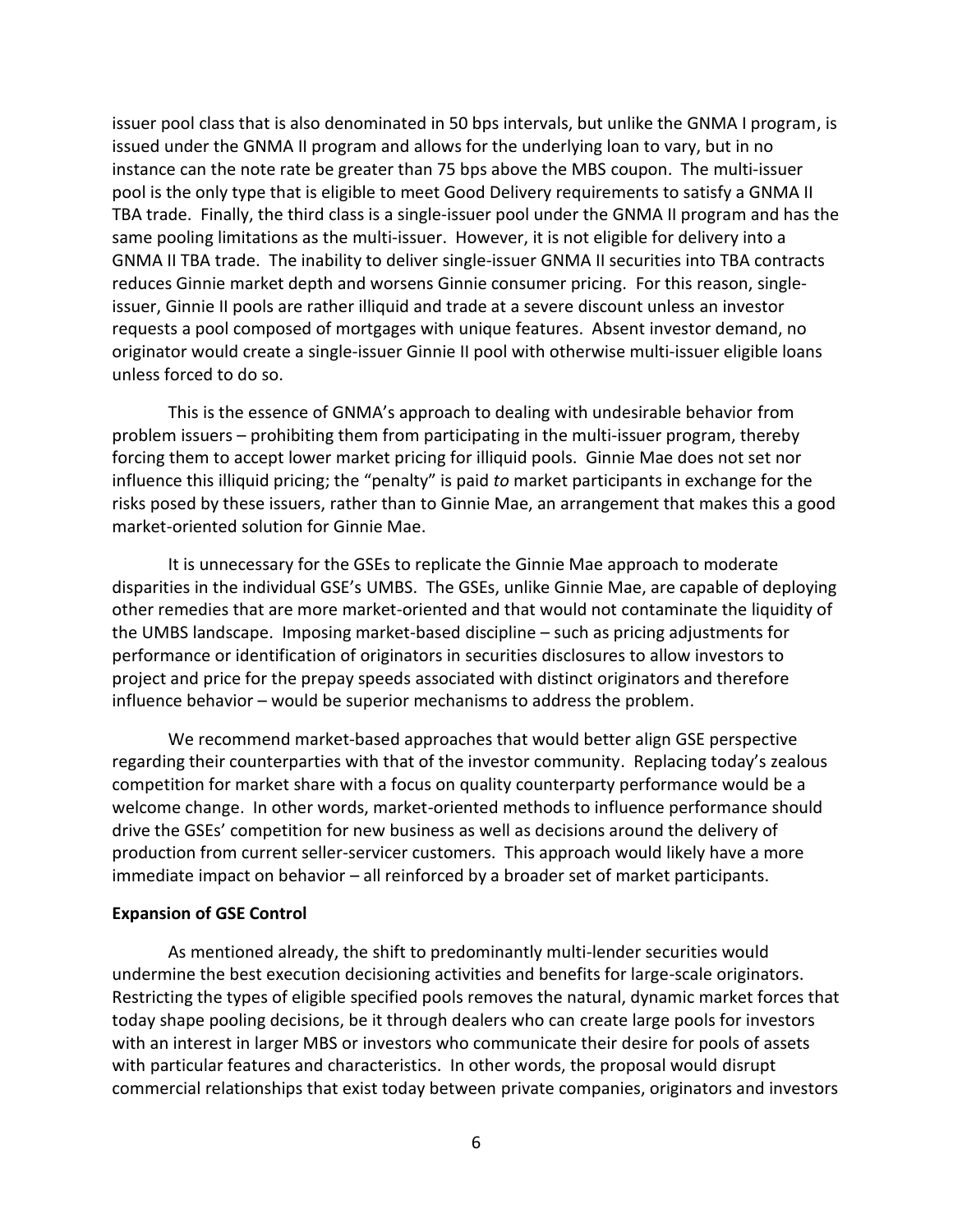and dealers who trade in the single-lender specified pools. The proposal would transfer from the originators to the GSEs a key market-based role. The GSEs would now be empowered to determine the profile for the specified pools they may or may not be willing to construct, undoubtedly in accordance with their own business interests. The transfer of this function expands the control of the GSEs over both the originators and investors.

Further, in cases where the GSEs may attempt to exclude a seller-servicer from the multi-lender pools, the GSEs will have full authority to differentiate between originators with unjustifiably fast pre-payment speeds and those with technology capabilities or innovative practices that drive efficient refinancing. Without transparent, market-driven industry influence over that decision – aided by more comprehensive securities disclosures – the GSEs have the power to independently ban some originators from the TBA market. Aligned standards for monitoring originator performance, supported by market participants, would better ensure that bad actors are naturally sorted out of the market.

Finally, the proposal indicates that the GSEs would now perform another private market function, the development of whole pools for REITs to purchase. Because REITs can be both buyers and sellers and their market appetite fluctuates with changes in market condition, it is untenable to position the GSEs to have complete control over this function. An exclusive right to create pools for REITS would not only limit choice for REITS, but also constrain private capital. <sup>6</sup> REITS provide one of the means for private cash flow into the mortgage market, so additional GSE control furthers their duopoly dominance of the mortgage market.

Again, HPC recommends that FHFA consider market-oriented solutions to address the disparity in GSE UMBS. In general, we think these could include:

- Enhancements to the GSE UMBS disclosures to provide additional transparency regarding factors that could affect prepay speeds;
- Added transparency on cash window business, as suggested in the RFI;
- Reconsideration of the cap on servicing fees, which put the GSEs in greater control, at the expense of market forces.

We would be happy to expand on these general ideas, but we assert that more transparency and market driven pricing mechanisms are the path to a more robust TBA market.

# **Lack of Details**

HPC recognizes that the Request for Information was intended to serve as a vehicle to collect industry input on a general concept, but the lack of specific detail regarding several aspects of the proposal make it difficult to envision how this significant change could benefit the broader housing finance system. Of particular concern for HPC members, the requirement to deliver loans into the multi-lender pools and restrictions on single-lender pools represents a fundamental change in the nature of GSE securitization that appears to provide no upside and

<sup>&</sup>lt;sup>6</sup> Wells Fargo Structured Products Research, Wells Fargo Securities, November 8, 2019.